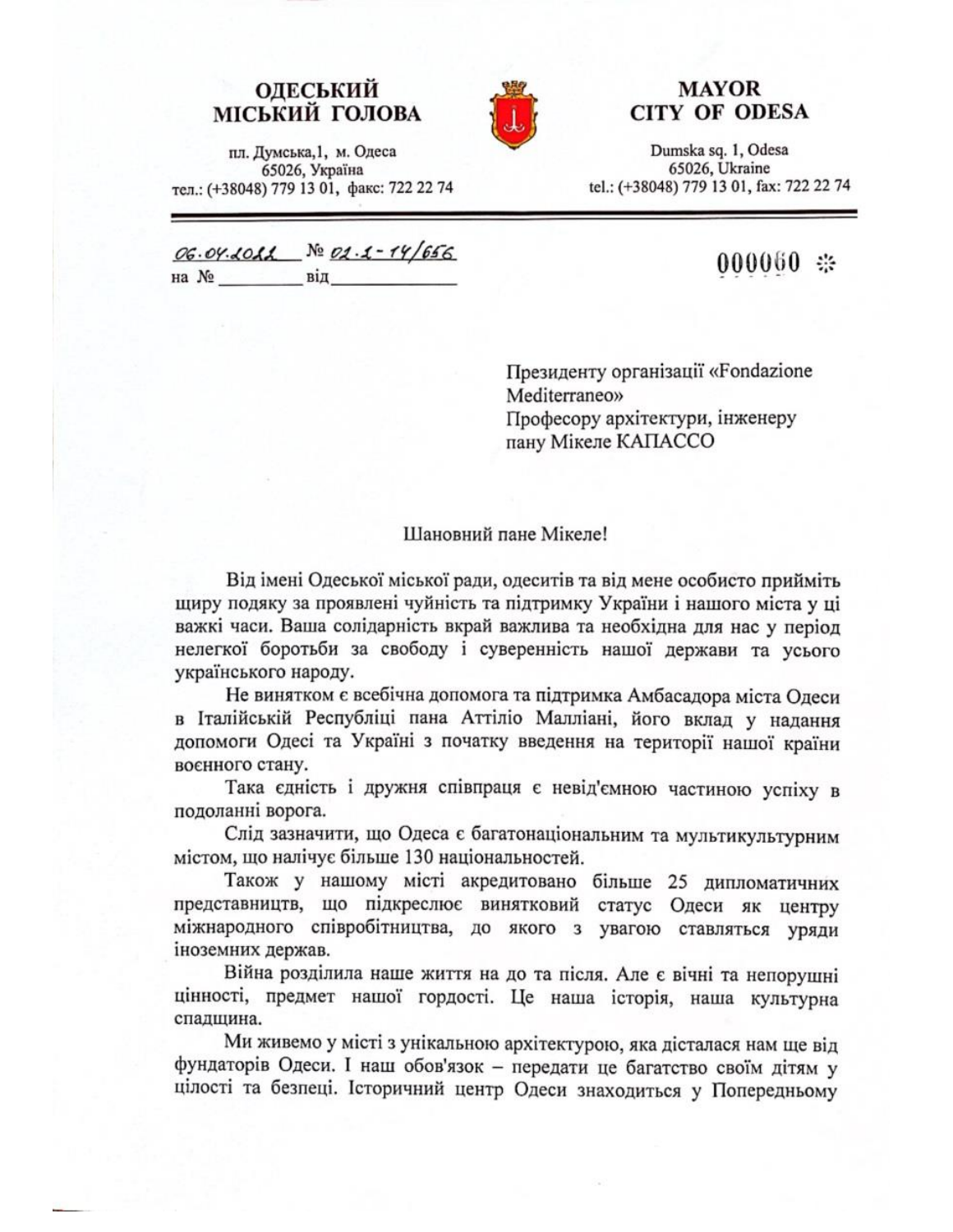списку ЮНЕСКО. За останні роки ми провели величезну роботу, щоб досягти своєї мети - включення нашого історичного центру до списку об'єктів Світової спадщини ЮНЕСКО.

Це дозволить нам отримати охоронні гарантії від однієї з найавторитетніших міжнародних організацій у світі. Адже в межах зазначеної території розміщено 196 пам'яток культурної спадщини, з них 30 національного значення, які створили Одесі імідж одного з найбільш відвідуваних центрів культури в Україні та світі. Зокрема, у місті діють 20 музеїв і виставкових залів, 10 театрів, серед яких один з найкращих театрів всього світу - Одеський національний академічний театр опери та балету.

Своїми силами ми намагалися захистити наші пам'ятники. Але нам потрібні вагомі гарантії та впевненість у тому, що знаменита одеська архітектура не буде стерта з лиця землі. Жоден одесит не зможе навіть припуститися такої думки!

І ми впевнені, що визначення Одеси у такому важливому статусі з боку організації «Fondazione Mediterraneo» надасть можливість ще ближче наблизитися до важливої для нас цілі - включення історичного центру нашого міста до списку об'єктів Світової спадщини ЮНЕСКО.

Одеса - місто-герой і буде боротися за свою землю, за свою країну! У нашій пам'яті живий образ мужніх захисників рідного міста, і це зміцнює нашу впевненість у скорішій перемозі!

3 повагою

 $M/$ 

Геннадій ТРУХАНОВ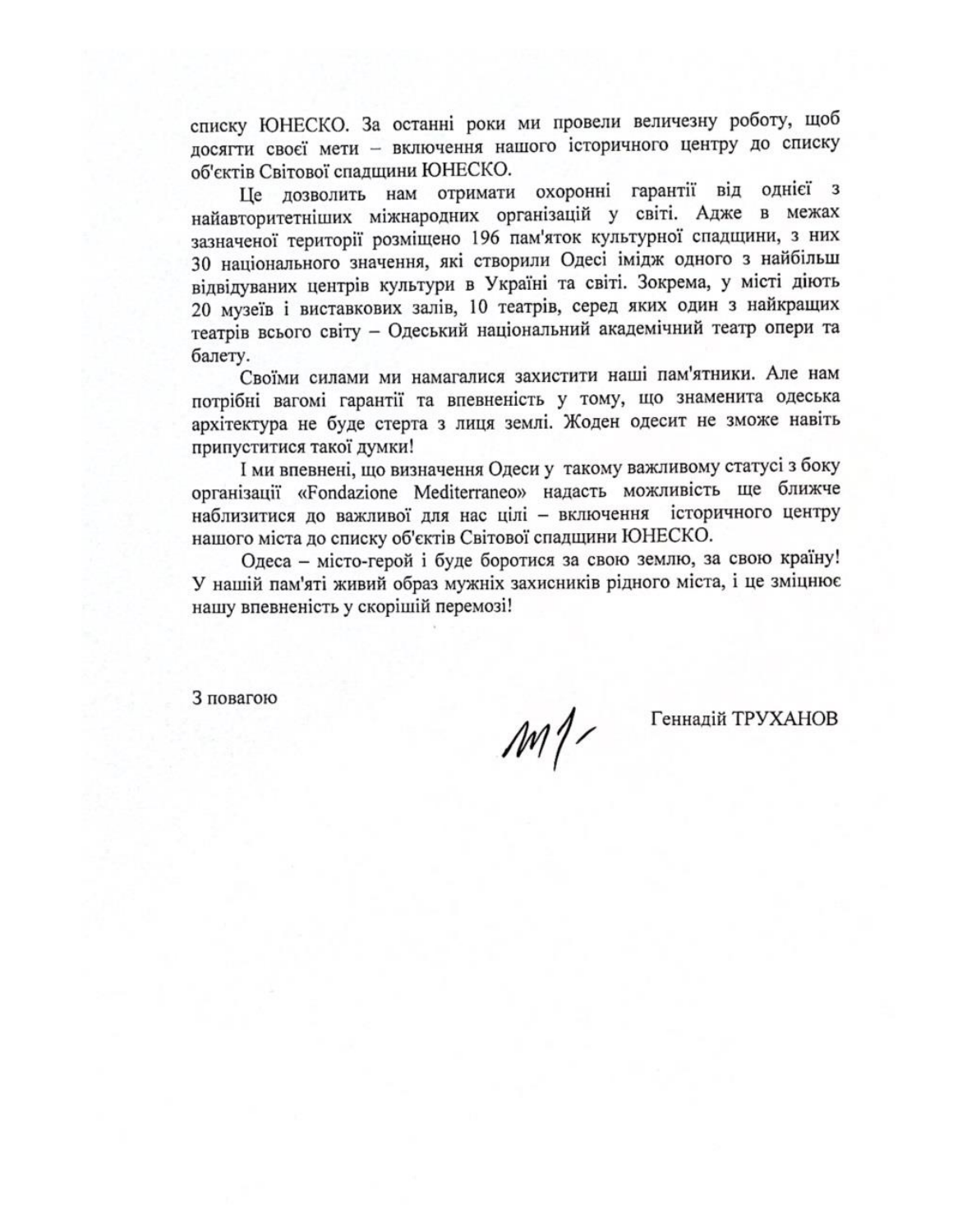President of the Fondazione Mediterraneo Architecture professor, engineer Mr. Michele Capasso

Dear Mr. Michele Capasso!

On behalf of the Odesa City Council, Odesans, and my behalf, please accept sincere gratitude for the responsiveness and support shown to Ukraine and our city in these difficult times. Your solidarity is essential for us in times of difficult struggle for the freedom and sovereignty of our state and the entire Ukrainian people.

No exception is the comprehensive assistance and support of the Ambassador of the City of Odesa in the Italian Republic, Mr. Attilio Malliani, his contribution to the assistance of Odesa and Ukraine since the beginning of the introduction of martial law in the territory of our country.

Such unity and friendly cooperation are essential parts of success in overcoming the enemy.

It should be noted that Odesa is a multinational and multicultural city with more than 130 nationalities.

In addition, more than 25 diplomatic missions are accredited in our city, emphasizing the exclusive status of Odesa as a center of international cooperation, which is treated with attention by foreign governments.

The war divided our lives into before and after. Nevertheless, there are eternal and immutable values, the object of our pride. That is our history, our cultural heritage. We live in a city with unique architecture, inherited from the founders of Odesa. And we must pass this wealth to our children safe and sound. The historical center of Odesa is on the previous list of UNESCO. In recent years, we have done a great deal of work to achieve our goal - including our historic center on the UNESCO World Heritage List.